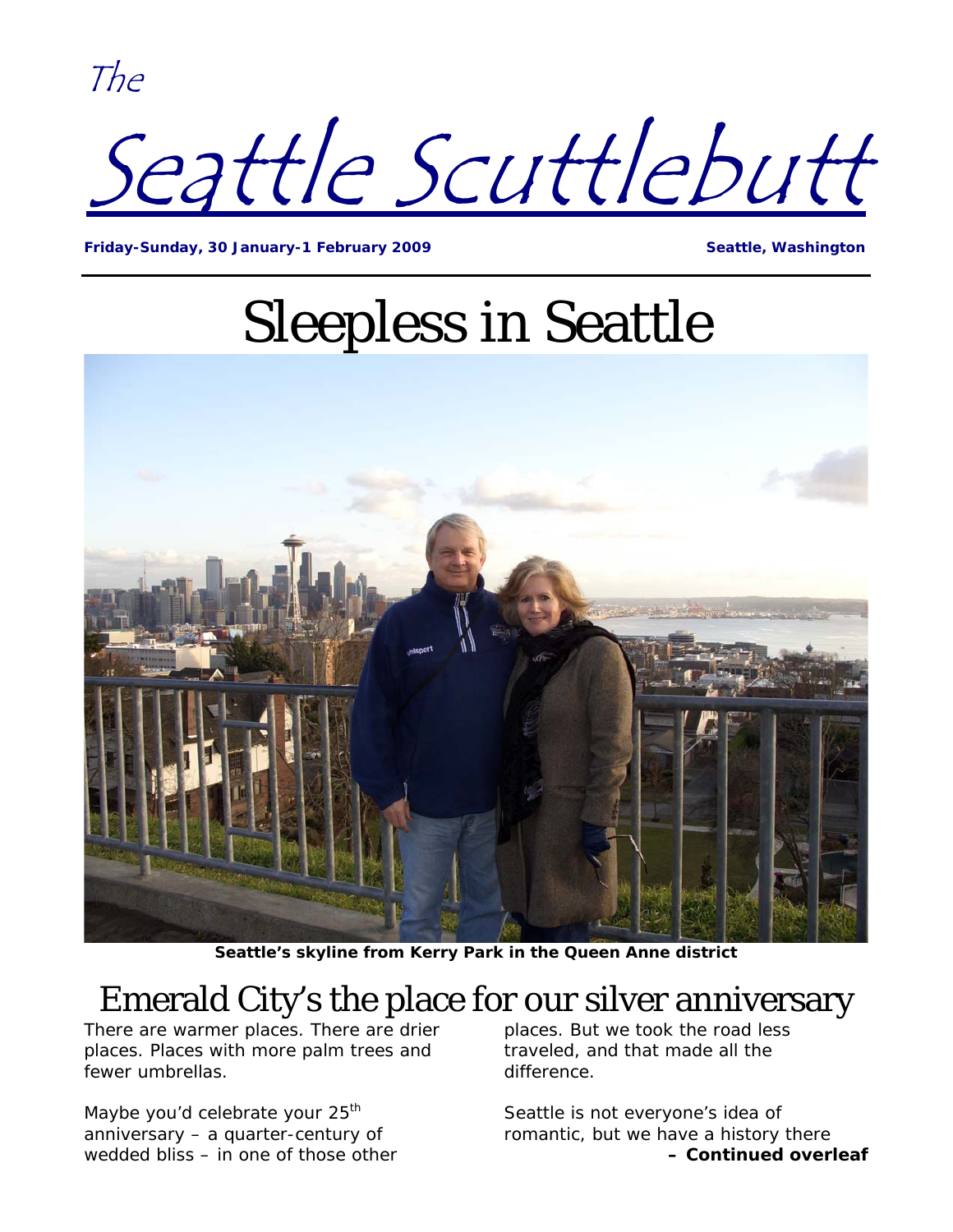## Emerald City's the place for our silver anniversary

#### **Continued from Page 1**

that we have enjoyed revisiting over our 2½ decades of togetherness.

We spent our first anniversary there in 1985 on the weekends before and after a ski trip to Whistler, British Columbia.

We returned after Gordon was born and also visited Victoria and Vancouver, B.C. In 1999 we flew to Seattle to begin a vacation trip to Glacier National Park in Montana aboard Amtrak's *Empire Builder.* Emily only had a few days off, and she flew home, but Gordon and I returned to Seattle on the train and spent a few days with old friends from Charlotte, N.C., Bruno and Ann Riegl, who now live on Queen Anne Hill in Seattle.

Gordon and I rode the *Coast Starlight* back to San Jose.

volcanic Mount Rainier. But only about one in every three Seattle days is sunny – an average of only 139 a year – and most of those come in the months of July, August and September. The rest of the year can be kind of gloomy, but



 **The city of Seattle occupies an isthmus between Puget Sound** Seattle is a fine place to **on the west and Lake Washington on the east. The Lake** visit on sunny days. It's **Washington Ship Canal links the two, cutting across the city** surrounded by snow- **just north of downtown. The Queen Anne neighborhood,** capped mountains **where Bruno and Ann live is just above the final "WN"** including a huge one, **in the big word "DOWNTOWN" on the map.**

> Seattle's reputation for rain is a bit overblown.

Most East Coast cities get more rain than Seattle's 37 inches a year, including New York, Washington, Charlotte and Atlanta.

January, however, is not the month most people choose for a Seattle visit. Neither is it a month many people choose to get married. But we did because we wanted to ski

#### **– Continued overleaf**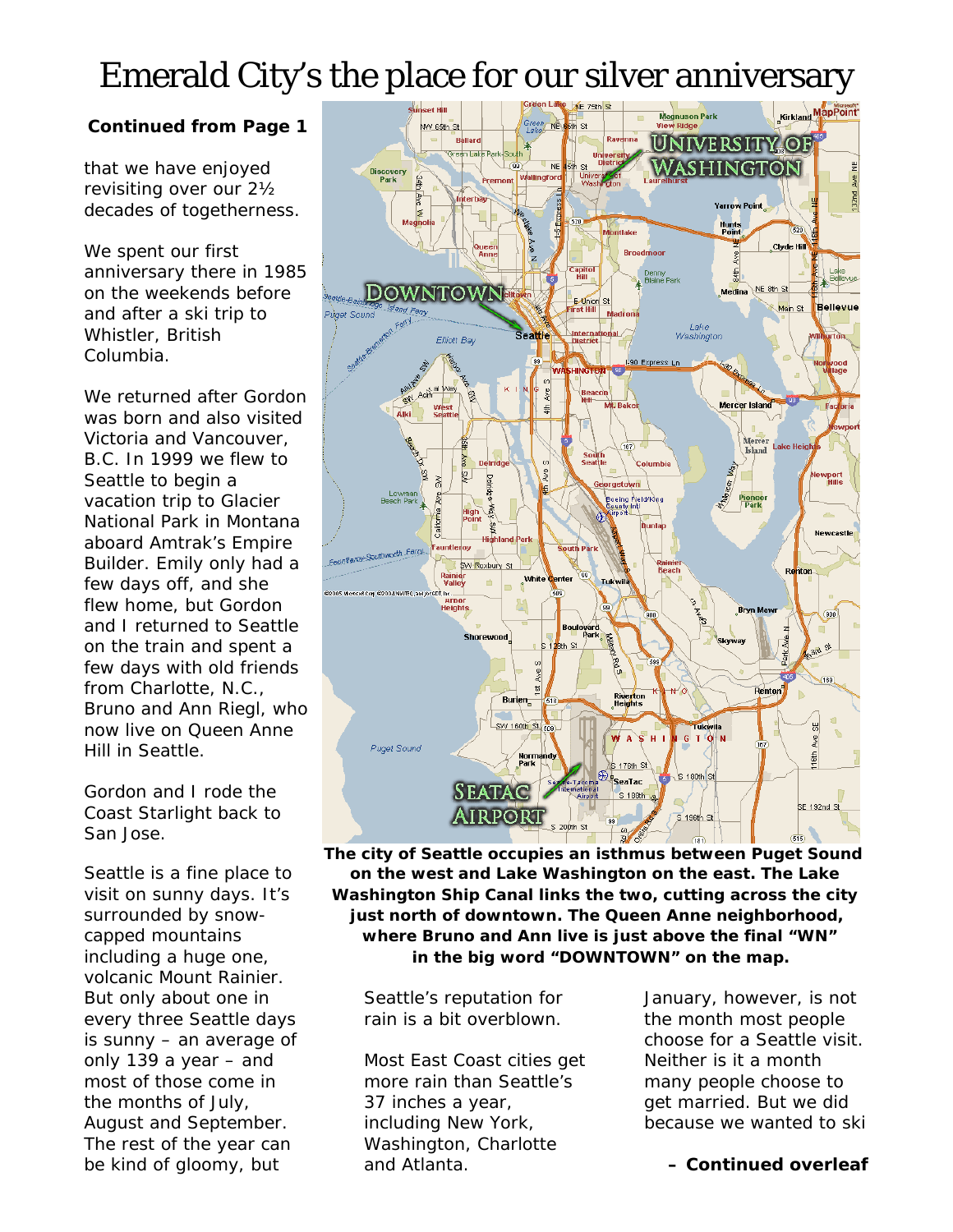## Emerald City's the place for our silver anniversary

#### **– Continued from previous page**

on our honeymoon. People who like snow and mountains aren't put off by a little bit of rain and clouds.

It didn't matter last weekend, though. We arrived in Seattle on Friday night after work, but when the sun came up Saturday morning, the sky cleared over Puget Sound for the first time in January.

We had no agenda, and Emily suggested that we just walk. After a waterfront breakfast, **Tulips for sale at the Pike Street Market.** we climbed the hills to Pike Street Market, a four-block open-air shopping area that sells everything from fish to flowers, produce to Tshirts that say "I'm a senior citizen. Now give me my damn discount."

It was nippy out, so we wandered over to the Nordstrom mother ship where Emily could buy a pair of gloves. She was looking for a pair like she saw Michelle Obama wearing at the inauguration – green leather. Well, wouldn't you know it, but the sales clerk said the pair she had were the exact same model as the First Lady's only in blue and half-price. We saw no reason to doubt her.

There was a Nordstrom Rack just a couple of blocks away, and there was a pair of boots and a pair of flip-flops with little seashell things on the straps that, as luck would have it, were just Emily's size.

It was time for the poor man's cruise, the \$6.50 Washington State Ferry trip to Bainbridge Island and back. If you live on Bainbridge Island, the 35-minute ferry ride is **Climbing the steps to Pike Street**  quite likely your commute to work – breakfast in the dining salon eastbound, a glass of Washington State wine on the way home.

If you're a tourist, this run or one of the nine others across Puget Sound is about the least expensive way in town to have fun. The Washington State Ferries are the





largest ferry system in the United States, third largest in the world, and it carries 22 million passengers a year. Our vessel, the *MV Tacoma*, was one of three in the system's largest class with a capacity of 202 vehicles on two decks and three passenger decks for 2,500 passengers. **– Continued overleaf**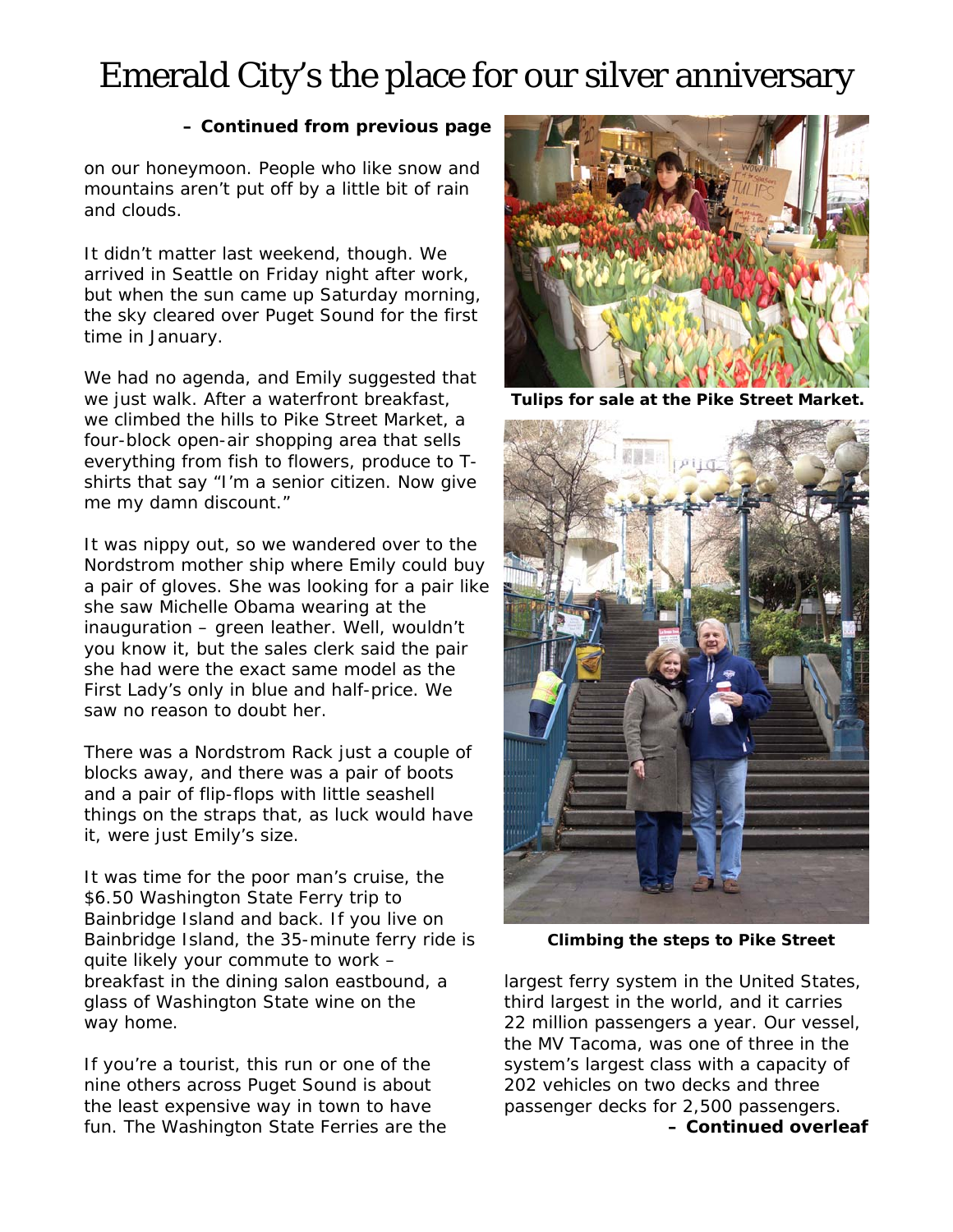

### **Ferrying from Seattle to Bainbridge Island**  Emerald City's the place for our silver anniversary

#### **– Continued from previous page**

We finished our day at a seafood dinner with the Riegls.

Food was a highlight of our visit. For brunch Sunday, we headed 25 miles east of Seattle to the Cascade foothills and the town of Snoqualmie Falls, where we had the most famous breakfast in the Pacific Northwest at the Salish Lodge. The standard "country breakfast" – served since the lodge was built in 1916 at the brink of the 268-foot waterfall that gave its name to the town – is served in four courses: (1) juice, coffee and a breadbasket, (2) buttermilk pancakes with maple syrup, fruit, yogurt, and Devonshire cream, (3) oatmeal w/ cream and (4) 3 eggs w/ bacon, sausage, ham, potatoes and a biscuit. Bring your cholesterol medicine and a credit card.



 **Passing another Seattle-Bainbridge ferry**

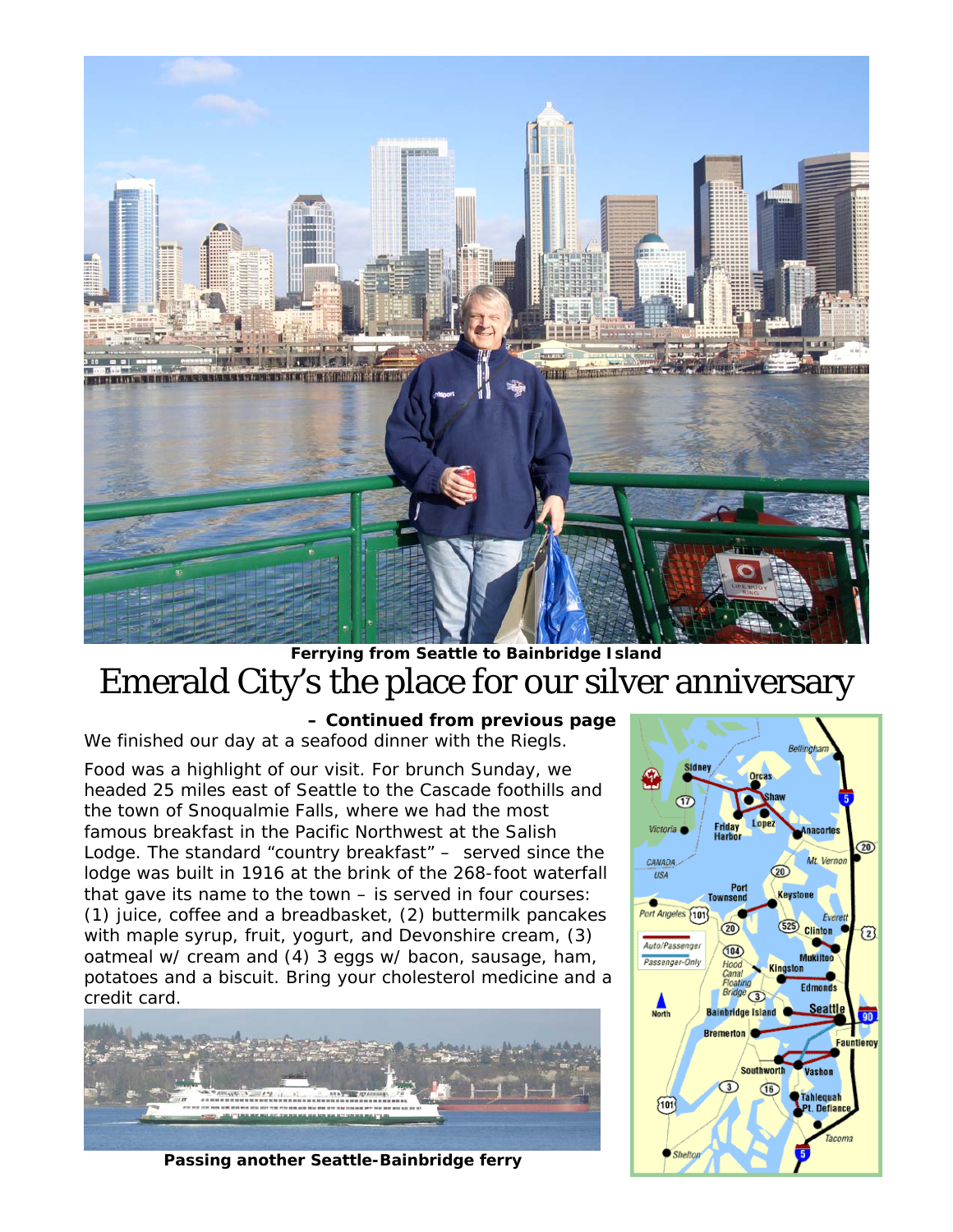# Salmon, Ann and Bruno

Ann and Bruno Riegl are friends from way back in the early 1980s when we all lived in Charlotte.

Ann, from Sedalia, Mo., was a philosophy student at the University of Missouri when she met and married Bruno, who grew up in Rhodesia, now Zimbabwe, in Africa. Bruno was at the first of a series of banks he worked for in Charlotte, and Ann was a colleague at The



Charlotte News, when we first met.

We went to soccer games, and Bruno liked to fly with Emily and me when we rented a plane for our fun trips around the Southeast. They moved to Sydney, Australia for one of Bruno's banking jobs before Emily and I got married, but we reconnected when they moved to Seattle and I began traveling there on sports writing trips.

Bruno has been working on his HO scale railroad layout for almost 30 years. It features the Spokane, Portland and Pacific Railway and Great Northern Railway, two fallen flags that are now part of the BNSF (Burlington Northern Santa Fe) system.



**Every house should have a model railroad layout.**